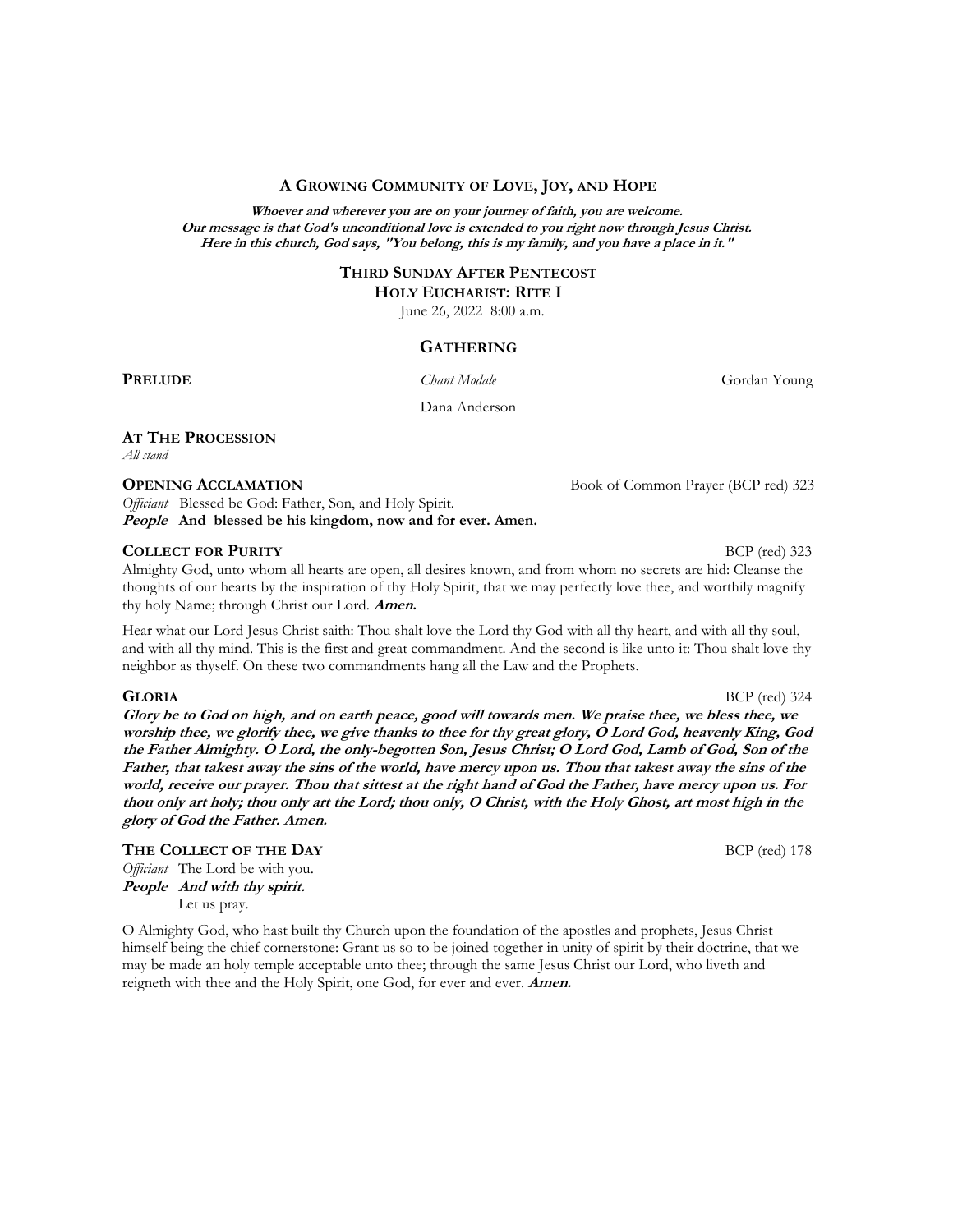# THE WORD OF GOD

### THE LESSONS

All are seated.

## 2 KINGS 2:1-2, 6-14

 When the Lord was about to take Elijah up to heaven by a whirlwind, Elijah and Elisha were on their way from Gilgal. Elijah said to Elisha, "Stay here; for the Lord has sent me as far as Bethel." But Elisha said, "As the Lord lives, and as you yourself live, I will not leave you." So they went down to Bethel.

 Then Elijah said to him, "Stay here; for the Lord has sent me to the Jordan." But he said, "As the Lord lives, and as you yourself live, I will not leave you." So the two of them went on. Fifty men of the company of prophets also went, and stood at some distance from them, as they both were standing by the Jordan. Then Elijah took his mantle and rolled it up, and struck the water; the water was parted to the one side and to the other, until the two of them crossed on dry ground.

 When they had crossed, Elijah said to Elisha, "Tell me what I may do for you, before I am taken from you." Elisha said, "Please let me inherit a double share of your spirit." He responded, "You have asked a hard thing; yet, if you see me as I am being taken from you, it will be granted you; if not, it will not." As they continued walking and talking, a chariot of fire and horses of fire separated the two of them, and Elijah ascended in a whirlwind into heaven. Elisha kept watching and crying out, "Father, father! The chariots of Israel and its horsemen!" But when he could no longer see him, he grasped his own clothes and tore them in two pieces.

 He picked up the mantle of Elijah that had fallen from him, and went back and stood on the bank of the Jordan. He took the mantle of Elijah that had fallen from him, and struck the water, saying, "Where is the Lord, the God of Elijah?" When he had struck the water, the water was parted to the one side and to the other, and Elisha went over.

Reader The Word of the Lord. People Thanks be to God.

**PSALM 77:1-2, 11-20** read responsively by the whole verse BCP (red) 693

1 I will cry aloud to God; I will cry aloud, and he will hear me.

2 In the day of my trouble I sought the Lord; my hands were stretched out by night and did not tire; I refused to be comforted.

11 I will remember the works of the Lord, and call to mind your wonders of old time.

12 I will meditate on all your acts and ponder your mighty deeds.

13 Your way, O God, is holy; who is so great a god as our God?

14 You are the God who works wonders and have declared your power among the peoples.

15 By your strength you have redeemed your people, the children of Jacob and Joseph.

16 The waters saw you, O God; the waters saw you and trembled; the very depths were shaken.

17 The clouds poured out water; the skies thundered; your arrows flashed to and fro;

18 The sound of your thunder was in the whirlwind; your lightnings lit up the world; the earth trembled and shook.

19 Your way was in the sea, and your paths in the great waters, yet your footsteps were not seen.

20 You led your people like a flock by the hand of Moses and Aaron.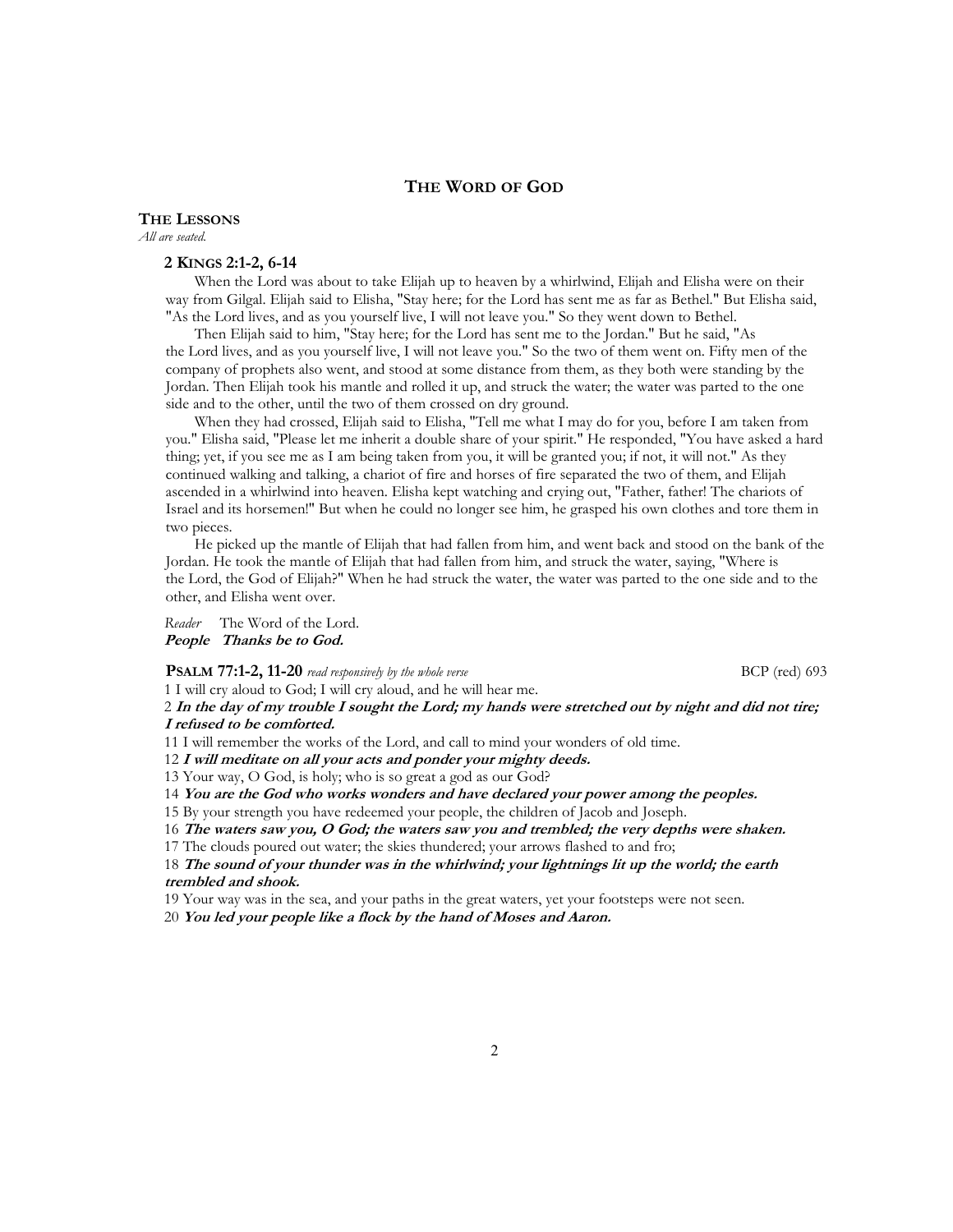## GALATIANS 5:1, 13-25

For freedom Christ has set us free. Stand firm, therefore, and do not submit again to a yoke of slavery. For you were called to freedom, brothers and sisters; only do not use your freedom as an opportunity for self-indulgence, but through love become slaves to one another. For the whole law is summed up in a single commandment, "You shall love your neighbor as yourself." If, however, you bite and devour one another, take care that you are not consumed by one another.

 Live by the Spirit, I say, and do not gratify the desires of the flesh. For what the flesh desires is opposed to the Spirit, and what the Spirit desires is opposed to the flesh; for these are opposed to each other, to prevent you from doing what you want. But if you are led by the Spirit, you are not subject to the law. Now the works of the flesh are obvious: fornication, impurity, licentiousness, idolatry, sorcery, enmities, strife, jealousy, anger, quarrels, dissensions, factions, envy, drunkenness, carousing, and things like these. I am warning you, as I warned you before: those who do such things will not inherit the kingdom of God.

 By contrast, the fruit of the Spirit is love, joy, peace, patience, kindness, generosity, faithfulness, gentleness, and self-control. There is no law against such things. And those who belong to Christ Jesus have crucified the flesh with its passions and desires. If we live by the Spirit, let us also be guided by the Spirit.

Reader The Word of the Lord. People Thanks be to God.

## LUKE 9:51-62

All stand and turn to face the Gospel procession.

Officiant The Holy Gospel of our Lord Jesus Christ according to Luke.

### People Glory be to Thee, O Lord.

 When the days drew near for Jesus to be taken up, he set his face to go to Jerusalem. And he sent messengers ahead of him. On their way they entered a village of the Samaritans to make ready for him; but they did not receive him, because his face was set toward Jerusalem. When his disciples James and John saw it, they said, "Lord, do you want us to command fire to come down from heaven and consume them?" But he turned and rebuked them. Then they went on to another village.

 As they were going along the road, someone said to him, "I will follow you wherever you go." And Jesus said to him, "Foxes have holes, and birds of the air have nests; but the Son of Man has nowhere to lay his head." To another he said, "Follow me." But he said, "Lord, first let me go and bury my father." But Jesus said to him, "Let the dead bury their own dead; but as for you, go and proclaim the kingdom of God." Another said, "I will follow you, Lord; but let me first say farewell to those at my home." Jesus said to him, "No one who puts a hand to the plow and looks back is fit for the kingdom of God."

Officiant The Gospel of the Lord. People Praise be to Thee, O Christ.

All are seated

**THE SERMON** The Reverend Jim Stewart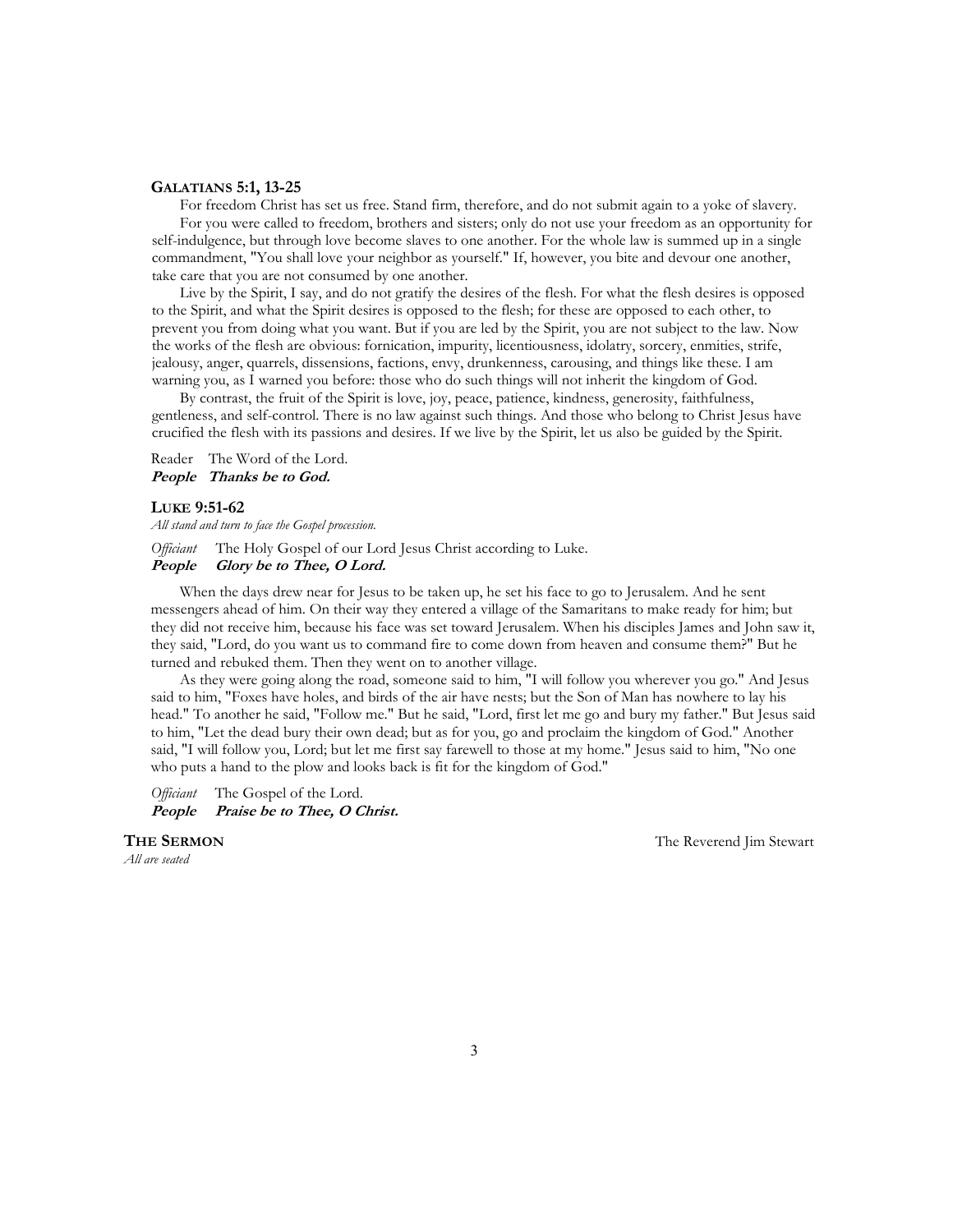### 4

# THE NICENE CREED BCP (red) 326 All stand

We believe in one God, the Father, the Almighty, maker of heaven and earth, of all that is, seen and unseen. We believe in one Lord, Jesus Christ, the only Son of God, eternally begotten of the Father, God from God, Light from Light, true God from true God, begotten, not made, of one Being with the Father. Through him all things were made. For us and for our salvation he came down from heaven: by the power of the Holy Spirit he became incarnate from the Virgin Mary, and was made man. For our sake he was crucified under Pontius Pilate; he suffered death and was buried. On the third day he rose again in accordance with the Scriptures; he ascended into heaven and is seated at the right hand of the Father. He will come again in glory to judge the living and the dead, and his kingdom will have no end. We believe in the Holy Spirit, the Lord, the giver of life, who proceeds from the Father and the Son. With the Father and the Son he is worshipped and glorified. He has spoken through the Prophets. We believe in one holy catholic and apostolic Church. We acknowledge one baptism for the forgiveness of sins. We look for the resurrection of the dead, and the life of the world to come. Amen.

# THE PRAYERS OF THE PEOPLE **BLOOMER CONTACT ASSESSMENT** BCP (red) 328

All kneel or stand

 Almighty and everliving God, who in thy holy Word hast taught us to make prayers, and supplications, and to give thanks for all men: Receive these our prayers which we offer unto thy divine Majesty, beseeching thee to inspire continually the Universal Church with the spirit of truth, unity, and concord; and grant that all those who do confess thy holy Name may agree in the truth of thy holy Word, and live in unity and godly love.

Give grace, O heavenly Father, to all bishops and other ministers that they may, both by their life and doctrine, set forth thy true and lively Word, and rightly and duly administer thy holy Sacraments.

 And to all thy people give thy heavenly grace, and especially to this congregation here present; that, with meek heart and due reverence, they may hear and receive thy holy Word, truly serving thee in holiness and righteousness all the days of their life.

We beseech thee also so to rule the hearts of those who bear the authority of government in this and every land, that they may be led to wise decisions and right actions for the welfare and peace of the world.

Open, O Lord, the eyes of all people to behold thy gracious hand in all thy works, that, rejoicing in thy whole creation, they may honor thee with their substance, and be faithful stewards of thy bounty.

 And we most humbly beseech thee, of thy goodness, O Lord, to comfort and succor all those who, in this transitory life, are in trouble, sorrow, need, sickness, or any other adversity. We pray for the Clergy of the Diocese and for the Episcopal Church of Sudan. The flowers on the altar are given to the glory of God and in honor of Andrew Lance's Birthday. Your own prayers and petitions may be added at this time.

And we also bless thy holy Name for all thy servants departed this life, in thy faith and fear, beseeching thee to grant them continual growth in thy love and service; and to grant us grace so to follow the good examples of Mark and all thy saints, that with them we may be partakers of thy heavenly kingdom.

Grant these our prayers, O Father, for Jesus Christ's sake, our only Mediator and Advocate. Amen.

## **CONFESSION** BCP (red) 331

Let us humbly confess our sins unto Almighty God.

Most merciful God, we confess that we have sinned against thee in thought, word, and deed, by what we have done, and by what we have left undone. We have not loved thee with our whole heart; we have not loved our neighbors as ourselves. We are truly sorry and we humbly repent. For the sake of thy Son Jesus Christ, have mercy on us and forgive us; that we may delight in thy will, and walk in thy ways, to the glory of thy Name. Amen.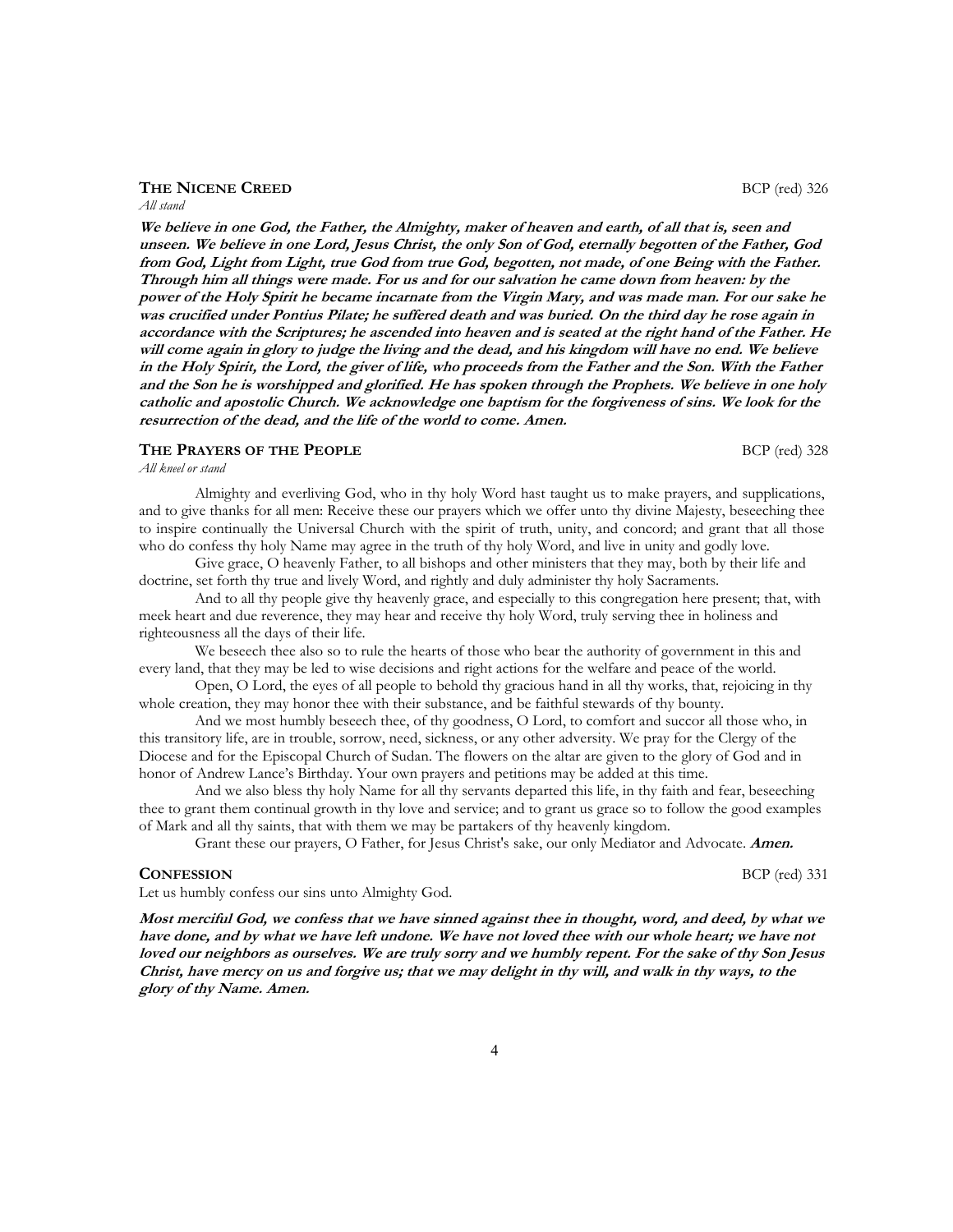# **ABSOLUTION**

Almighty God, our heavenly Father, who of his great mercy hath promised forgiveness of sins to all those who with hearty repentance and true faith turn unto him, have mercy upon you, pardon and deliver you from all your sins, confirm and strengthen you in all goodness, and bring you to everlasting life; through Jesus Christ our Lord. Amen.

THE PEACE BCP (red) 332

All stand

Officiant The peace of the Lord be always with you. People And with thy spirit.

The people greet one another in the name of the Lord.

# ANNOUNCEMENTS

BIRTHDAY/ANNIVERSARY BLESSING BCP (red) 830

Watch over Your children, O Lord, as their days increase; bless and guide them wherever they may be. Strengthen them when they stand, comfort them when discouraged or sorrowful; raise them up if they fall; and in their hearts may Your peace which passes understanding abide all the days of their lives; through Jesus Christ our Lord. Amen.

# THE HOLY COMMUNION

AT THE OFFERTORY Heal our Land Michael Card

Thane Yennie

An offering is collected as a symbol of our life and labor and to support the work of the church. Thank you for your generosity.

Officiant All things come of thee, O Lord. People And of thine own have we given thee.

# THE GREAT THANKSGIVING: EUCHARISTIC PRAYER I BCP (red) 333

Officiant The Lord be with you. People And with thy spirit. Lift up your hearts. We lift them up unto the Lord. Let us give thanks unto our Lord God. It is meet and right so to do.

It is very meet, right, and our bounden duty, that we should at all times, and in all places, give thanks unto thee, O Lord, holy Father, almighty, everlasting God.

Through Jesus Christ our Lord; according to whose true promise the Holy Ghost came down on this day from heaven, lighting upon the disciples, to teach them and to lead them into all truth; uniting peoples of many tongues in the confession of one faith, and giving to thy Church the power to serve thee as a royal priesthood, and to preach the gospel to all nations.

Therefore with Angels and Archangels, and with all the company of heaven, we laud and magnify thy glorious Name; evermore praising thee, and saying,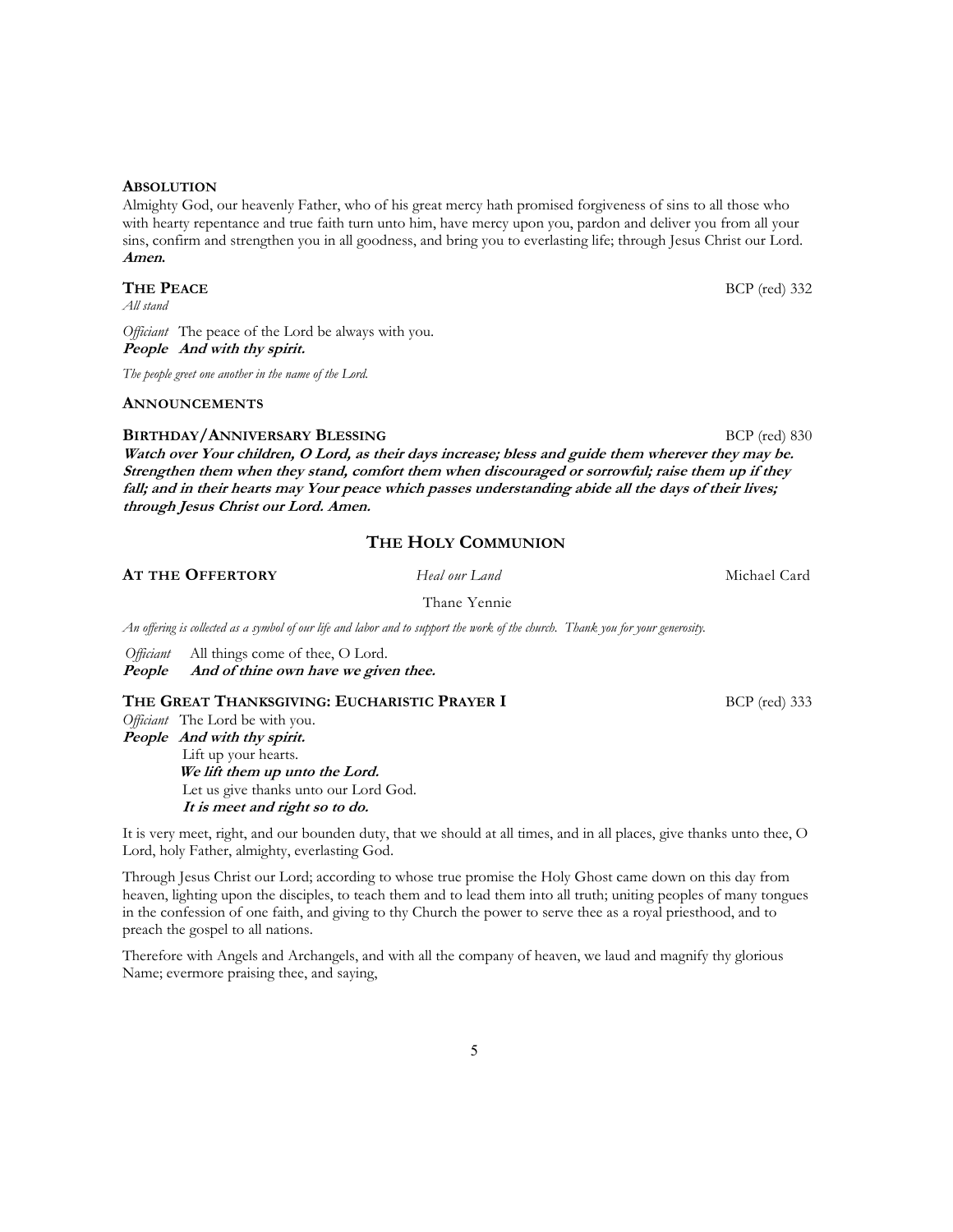# Holy, holy, holy, Lord God of Hosts: Heaven and earth are full of thy glory. Glory be to thee, O Lord Most High. Blessed is he that cometh in the name of the Lord. Hosanna in the highest.

## The people kneel or stand.

All glory be to thee, Almighty God, our heavenly Father, for that thou, of thy tender mercy, didst give thine only Son Jesus Christ to suffer death upon the cross for our redemption; who made there, by his one oblation of himself once offered, a full, perfect, and sufficient sacrifice, oblation, and satisfaction, for the sins of the whole world; and did institute, and in his holy Gospel command us to continue, a perpetual memory of that his precious death and sacrifice, until his coming again.

For in the night in which he was betrayed, he took bread; and when he had given thanks, he brake it, and gave it to his disciples, saying, "Take, eat, this is my Body, which is given for you. Do this in remembrance of me."

Likewise, after supper, he took the cup; and when he had given thanks, he gave it to them, saying, "Drink ye all of this; for this is my Blood of the New Testament, which is shed for you, and for many, for the remission of sins. Do this, as oft as ye shall drink it, in remembrance of me."

Wherefore, O Lord and heavenly Father, according to the institution of thy dearly beloved Son our Savior Jesus Christ, we, thy humble servants, do celebrate and make here before thy divine Majesty, with these thy holy gifts, which we now offer unto thee, the memorial thy Son hath commanded us to make; having in remembrance his blessed passion and precious death, his mighty resurrection and glorious ascension; rendering unto thee most hearty thanks for the innumerable benefits procured unto us by the same.

And we most humbly beseech thee, O merciful Father, to hear us; and, of thy almighty goodness, vouchsafe to bless and sanctify, with thy Word and Holy Spirit, these thy gifts and creatures of bread and wine; that we, receiving them according to thy Son our Savior Jesus Christ's holy institution, in remembrance of his death and passion, may be partakers of his most blessed Body and Blood.

 And we earnestly desire thy fatherly goodness mercifully to accept this our sacrifice of praise and thanksgiving; most humbly beseeching thee to grant that, by the merits and death of thy Son Jesus Christ, and through faith in his blood, we, and all thy whole Church, may obtain remission of our sins, and all other benefits of his passion.

And here we offer and present unto thee, O Lord, our selves, our souls and bodies, to be a reasonable, holy, and living sacrifice unto thee; humbly beseeching thee that we, and all others who shall be partakers of this Holy Communion, may worthily receive the most precious Body and Blood of thy Son Jesus Christ, be filled with thy grace and heavenly benediction, and made one body with him, that he may dwell in us, and we in him.

And although we are unworthy, through our manifold sins, to offer unto thee any sacrifice, yet we beseech thee to accept this our bounden duty and service, not weighing our merits, but pardoning our offenses, through Jesus Christ our Lord;

By whom, and with whom, in the unity of the Holy Ghost, all honor and glory be unto thee, O Father Almighty, world without end. AMEN.

And now, as our Savior Christ hath taught us, we are bold to say,

Our Father, who art in heaven, hallowed be thy name, thy kingdom come, thy will be done, on earth as it is in heaven. Give us this day our daily bread. And forgive us our trespasses, as we forgive those who trespass against us. And lead us not into temptation but deliver us from evil. For thine is the kingdom, and the power, and the glory, for ever and ever. Amen.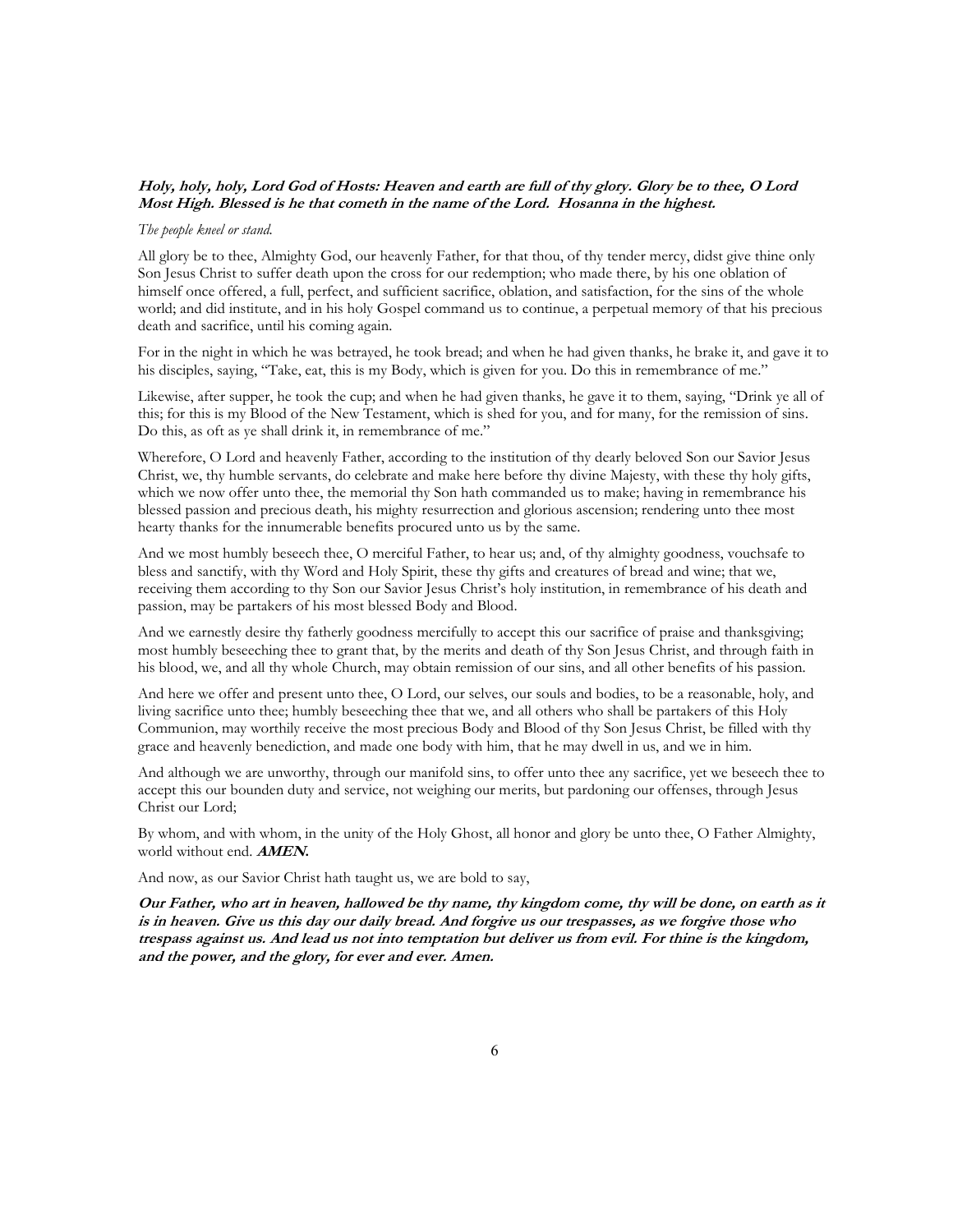# THE BREAKING OF THE BREAD

Officiant Alleluia. Christ our Passover is sacrificed for us; People Therefore let us keep the feast. Alleluia.

The gifts of God for the people of God. Take them in remembrance that Christ died for you, and feed on him in your hearts by faith, with thanksgiving.

 All are welcome at the altar. All who desire to receive communion and those wishing to receive a prayer of blessing are invited to the altar rail. Gluten free wafers are available at the communion rail. Please inform the servers at the altar rail if you desire gluten free wafers.

## **COMMUNION** Hymn **I** the Lord of sea and sky

Thane Yennie

# SENDING FORTH

## **POST COMMUNION PRAYER** BCP (red) 339

The people kneel or stand

## Officiant Let us pray.

People Almighty and everliving God, we most heartily thank thee for that thou dost feed us, in these holy mysteries, with the spiritual food of the most precious Body and Blood of thy Son our Savior Jesus Christ; and dost assure us thereby of thy favor and goodness towards us; and that we are very members incorporate in the mystical body of thy Son, the blessed company of all faithful people; and are also heirs, through hope, of thy everlasting kingdom. And we humbly beseech thee, O heavenly Father, so to assist us with thy grace, that we may continue in that holy fellowship, and do all such good works as thou hast prepared for us to walk in; through Jesus Christ our Lord, to whom, with thee and the Holy Ghost, be all honor and glory, world without end. Amen.

# **DISMISSAL**

Officiant: Let us go forth into the world, rejoicing in the power of the Spirit. People: Thanks be to God. Alleluia. Alleluia.

**POSTLUDE** Postlude in  $G$  R. M. Stults

If you are unable to make it to church and would like communion, please contact the church office.

Today it is our pleasure to welcome The Rev. Jim Stewart as our guest priest. He was ordained to the Diaconate and then ultimately to the Priesthood here at St. Mark's.

## ST. MARK'S INTERCESSORY PRAYER LIST

Diocesan Prayer: The Clergy of the Diocese.

Anglican Cycle of Prayers: Episcopal Church of Sudan, Diocese of Lake Malawi (Central Africa), Diocese of Northern Malawi (Central Africa), Diocese of Southern Malawi (Central Africa), Diocese of West Malaysia (South East Asia), Diocese of Malek (South Sudan), and Diocese of Malek Rup (South Sudan).

# SCRIPTURES FOR NEXT WEEK ARE:

| 2 Kings 5:1-14 | Galatians 6:1-16    |
|----------------|---------------------|
| Psalm 30       | Luke 10:1-11, 16-20 |

Website for weekly scriptures: http://www.lectionarypage.net